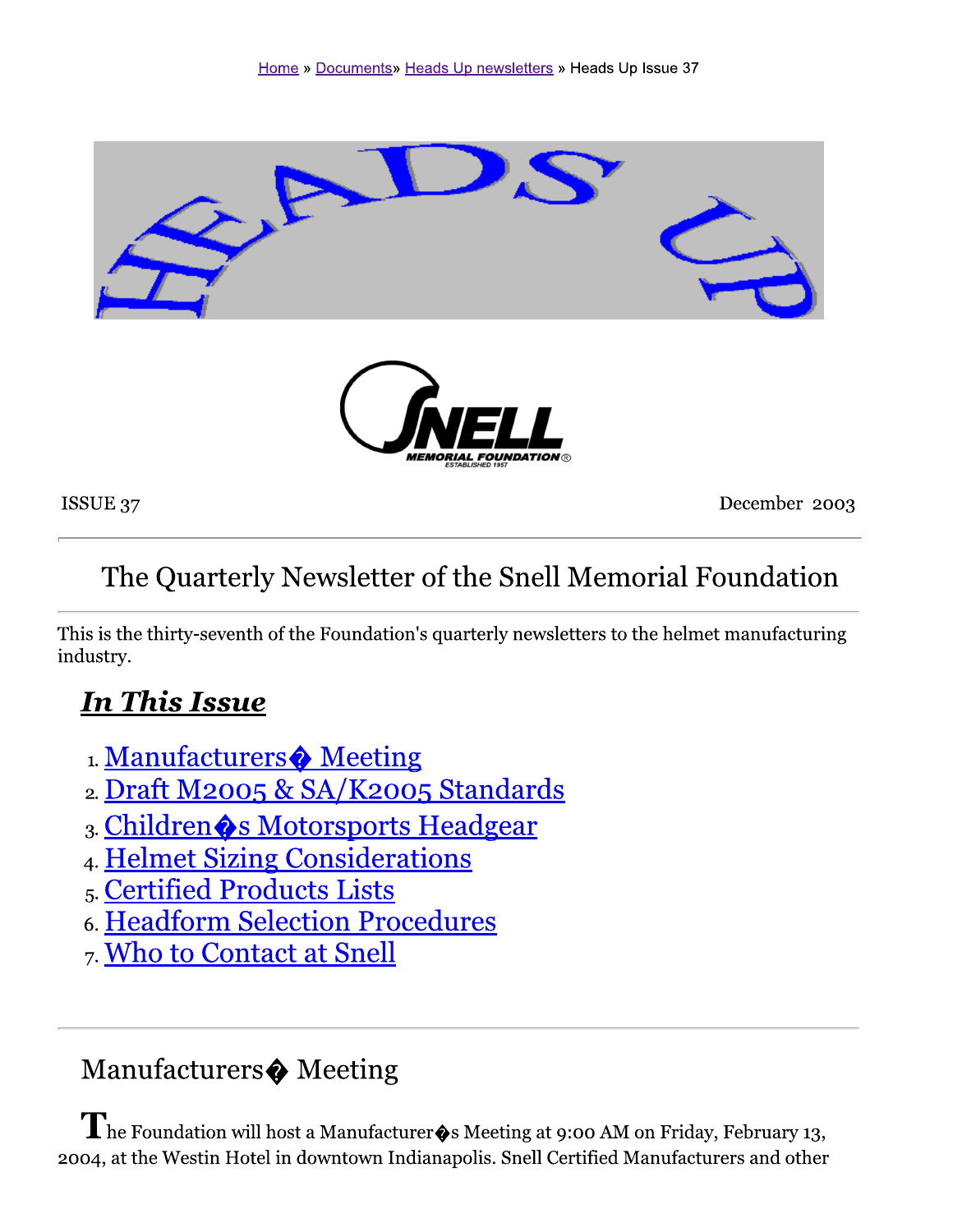interested parties should contact the Snell office in California for details.



## Draft M2005 & SA/K2005 Standards

 $\mathbf{W}_{\text{e}}$  are well into the drafting process for the 2005 standards for helmets for motorcycle use, for auto racing and for karting. Since the karting and auto racing standards differ only in flame resistance requirements, the draft auto racing, "SA" and karting "K" standards have been combined in a single document.

 $\mathbf{T}$  he second drafts have been available for review on the Snell web site for a few months. A document projecting how and when the new standards will be implemented and summarizing the differences with the previous standards is also available for review.

 $\bf{A}$  third set of drafts is projected for early spring and the standards should be in their final form by May 2004. All interested individuals and groups are invited to comment on any aspect of the 2005 programs.



## Children  $\bullet$ s Motorsports Headgear

## T

he symposium concerning children  $\bullet$ s needs and motorsports headgear hosted jointly by the Children  $\clubsuit$ s Hospital of Philadelphia and the Snell Memorial Foundation took place last April. Although a report is still in preparation, the attendees all seemed to agree on a few central ideas. Young children are currently participating in motocross, kart and quarter midget racing and are likely to continue doing so. Children $\hat{\bullet}$ s neck musculature is disproportionately weak and their heads disproportionately heavy so they cannot reasonably wear headgear intended for adults. Children  $\clubsuit$ s neck, head and facial anatomies are sufficiently different from those of adults that scaled down adult headgear may not be sufficient. In particular, full face helmets may require considerable redesign in order to accommodate children  $\bullet$ s disproportionately shorter face and neck lengths.

## T

he group also agreed that children may be considerably more resilient than adults and their tissues tougher and more flexible so that adult injury criteria may actually underestimate the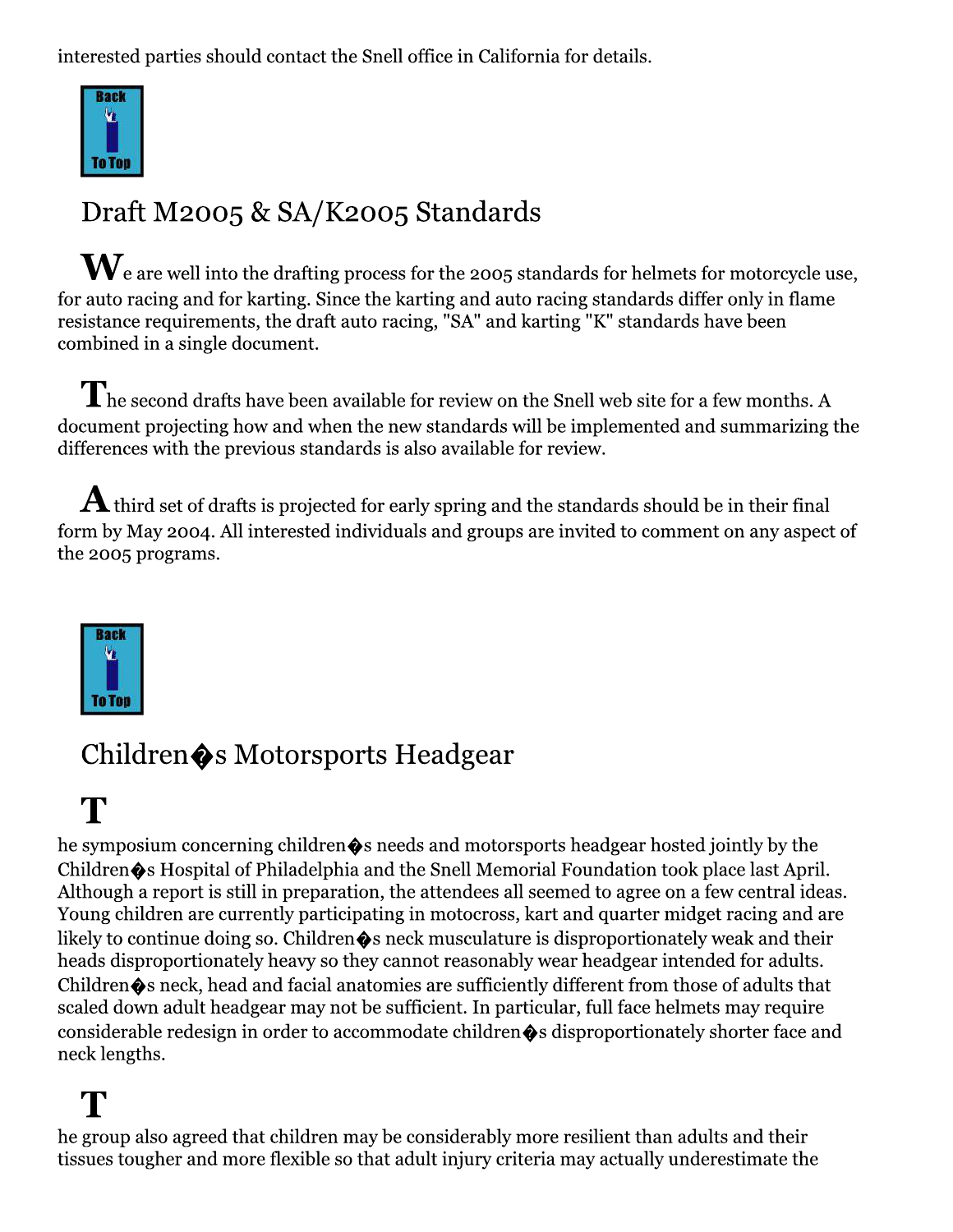risks of serious harm. However, this advantage may well be offset by the consideration that even a minor injury during developmental vears could have profound consequences for a child  $\hat{\bullet}$ s future.

## T

he attendees are currently working up a consensus report for general distribution



## **Helmet Sizing Considerations**

 $\mathbf M$ ost all the motorcycle helmet structures currently in the Snell programs are sold in two or more fit padding configurations to accommodate a range of consumer sizes. For example, a helmet may be configured with relatively thin padding and sold as a size XLarge but that same helmet, configured with progressively thicker pads may serve a size Large, a size Medium and, in some cases, proceed all the way to Xsmall.

 ${\mathbf C}$ urrently, the Foundation does not oblige manufacturers to submit different fit pad configurations for test. If a helmet structure has passed certification testing with a particular set of fit pads, there is good reason to suppose that the same helmet will pass with another set of pads. However, the fit pads may introduce some variability in test results that ought to be considered. The fit pads will determine just which headform will be used for Snell testing and, also, bear on how the helmet is positioned on the headform. Depending on the padding configurations, smaller sizings may have a problem with visual field requirements and larger sizings with test lines.

 $\mathbf G$  enerally, if the pads do create problems, they will be slight problems with no reasonable effect on the helmet  $\hat{\mathbf{\bullet}}$  s protective capability. However, such problems will be discovered during the Foundation  $\hat{\mathbf{\bullet}}$  s random sample testing and the manufacturer will be required to fix them.

 $\mathbf K$ epairs may not be too difficult. Visual field might be improved by rearranging the padding to shift the wearer  $\diamond$  s head a few millimeters forward in the helmet or by trimming a few millimeters from the edges of the face port. Test line problems may be a little more difficult but, if the manufacturer ensures that the largest size of the helmet, the one with the thinnest pads, meets impact requirements, the others will almost certainly do well also.

However, most manufacturers will prefer to avoid these sorts of problems from the outset. There are three ways in which to proceed. The first is the belt and suspenders approach: send in five samples of each fit pad configuration for separate certification testing. If there are any problems with visual field or test lines, they  $\bigcirc$  ll turn up in the testing. The down side is that this approach will double or triple the certification test effort and expense and the additional testing will be mostly redundant.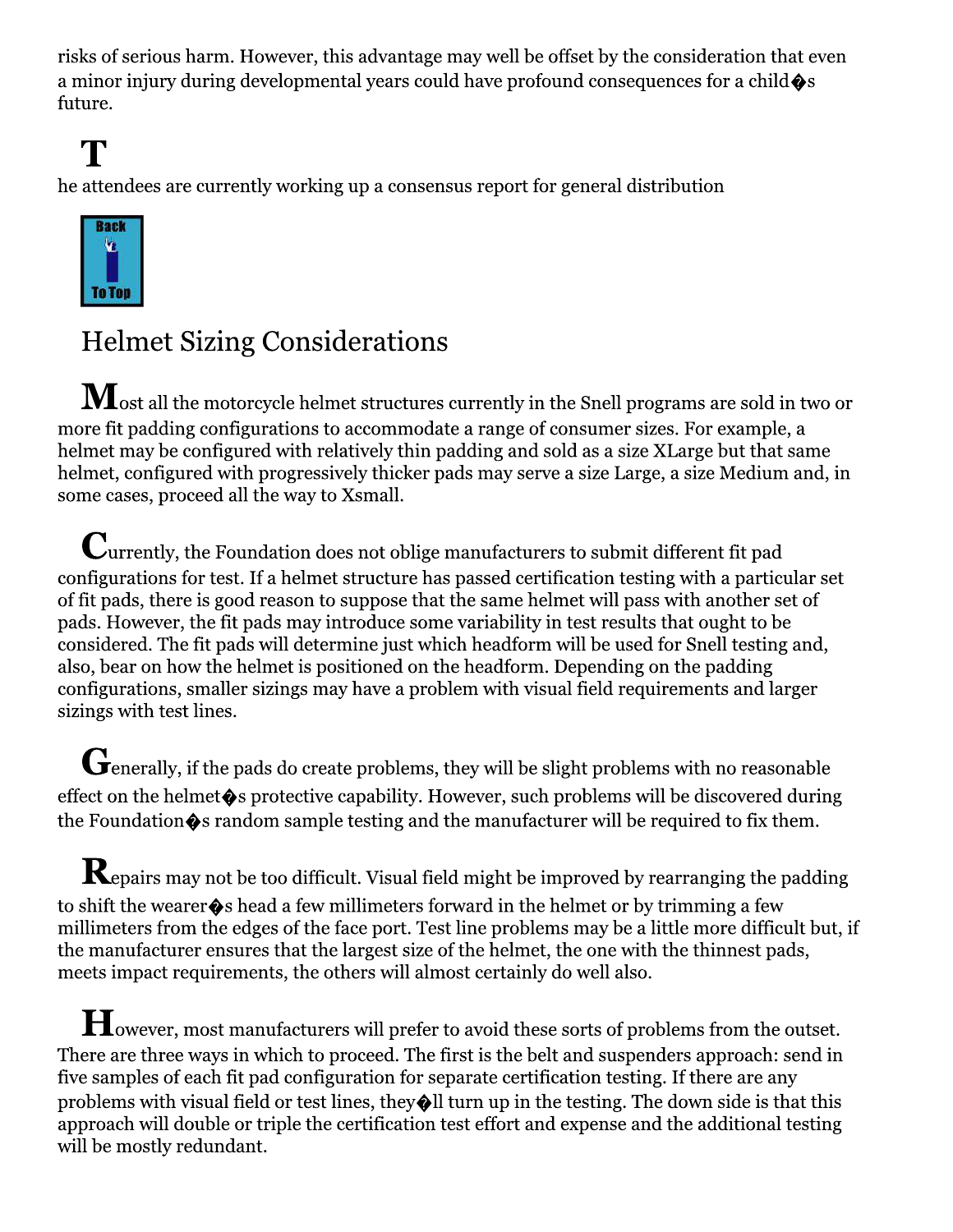${\bf A}$  second way to deal with this problem might be for manufacturers to submit five samples of a helmet configured for the largest possible consumer size and a single additional sample of each smaller sized configuration. This method might require submissions of six, seven, eight or more helmets rather than the current five samples demanded for certification testing. After receiving five samples of the largest size and one each of the smaller sizes, the technicians would position and mark the each size on the appropriate headform and then check the visual field. So long as the visual fields all met requirements, the test lines on all the smaller sizes would be transferred to the largest size. The technician would then test the largest size samples in impact being careful to site the impacts so they fell on or above at least one of the test lines. Generally, the line marked for the largest size would always be the lowest test line on the helmet but a poorly chosen set of fit pads might change things.

 $\blacksquare$  f the largest samples passed the impact testing, there would be little doubt that identical structures padded out to the smaller sizes would also pass on smaller headforms. Although the smaller headforms have smaller radii that might conceivably change some of the impact interaction, the effect would be to improve, very slightly, the flat anvil impact response while having almost no effect on the much more localized hemispherical anvil response.

 $\mathbf S_{\rm o}$  there are at least three viable approaches to dealing with differing fit pad configurations of otherwise identical helmets. The first being to receive and test a set of identical samples in one fit configuration and accept, for the time being, that other fit pad configurations will do as well. The second is that five samples of each fit pad be tested separately. And the third is that manufacturers submit five samples of the largest size, the configuration with the thinnest fit pads, along with one sample each of the smaller sizes so that test line and visual field measure information from all the sizes can be included in the evaluation. The first of these is in place already and the second has always been available as an option. The third can be offered as an option but it requires that manufacturers have their fit pad configurations for new models worked out beforehand.

 $\mathop{\mathbf{I}\vphantom{L}}\nolimits$  t may also be reasonable to discuss whether the Foundation should take stronger measures to verify the capabilities of each separate fit pad configuration, that is: drop approach  $#1$ , the current policy, in favor of approaches  $\#2$  or  $\#3$ .

 $\bf{M}$  anufacturers and other interested parties are invited to comment on these three approaches and to suggest others.



## **Certified Products Lists**

he symposium concerning children's needs and motorsports headgear hosted jointly by the Children's Hospital of Philadelphia and the Foundation took place last April. Although a report is still in preparation, the attendees all seemed to agree on a few central ideas. Young children are currently participating in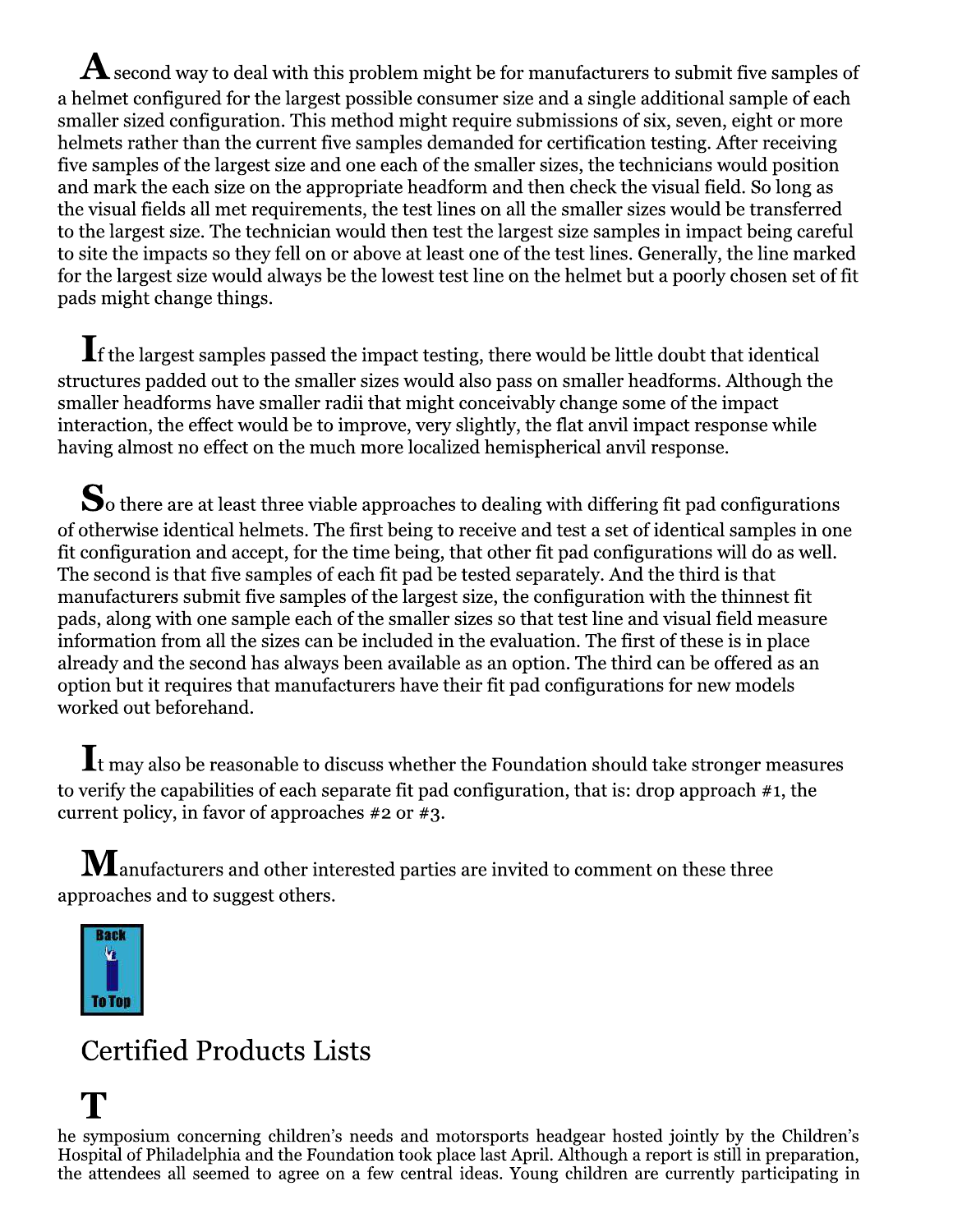motocross, kart and quarter midget racing and are likely to continue doing so. Children's neck musculature is disproportionately weak and their heads disproportionately heavy so they cannot reasonably wear headgear intended for adults. Children's neck, head and facial anatomies are sufficiently different from those of adults that scaled down adult headgear may not be sufficient. In particular, full face helmets may require considerable redesign in order to accommodate children's disproportionately shorter face and neck lengths.

## T

he group also agreed that children may be considerably more resilient than adults and their tissues tougher and more flexible so that adult injury criteria may actually underestimate the risks of serious harm. However, this advantage may well be offset by the consideration that even a minor injury during developmental years could have profound consequences for a child's future.



## **Headform Selection Procedures**

 $\mathbf{I}$  he first and possibly most important operation in Snell helmet test procedures is helmet marking. The test technician examines the helmet, selects the most appropriate headform, positions the helmet on the headform and then marks the test lines that will guide the impact testing that will follow.

 $\prod$  he attendees are currently working up a consensus report for general distribution. here  $\hat{\blacklozenge}$  s not much drama or excitement, helmets don  $\bigcirc$ t start crashing into anvils until later. Most visitors to the lab wait patiently through the marking demonstration for the destruction that follows. However, visiting test technicians scrutinize the operation carefully. A mistake in the helmet marking will usually not allow a bad helmet to pass but it may cause good helmets to fail.

 $\bf M$ ost Snell testing demands the technician to draw on his experience and imagination to do the worst possible thing to a helmet that the standard will allow. But helmet marking presumes, instead, that a knowledgeable consumer will be wearing a properly fitted unit positioned and adjusted to provide the best protection of which that helmet is capable. The technician must select the proper headform and then position the helmet first to provide the necessary visual field and then to provide the most complete impact protection possible throughout the extent of protection demanded in the standards.

**Snell Standards** allow any of five different headforms ranging from the smallest, the ISO A headform with a 50 cm (19  $\bullet$  inch) circumference to the largest, the ISO O with a circumference of 62 cm (24  $\bullet$  inch). However, unlike most hats, helmets are rigid structures so getting a good fit is quite a bit more complicated than matching circumferences. The helmet must match the shape of the wearer  $\bullet$  s head. If it pinches anywhere, it will not fit properly and no one could reasonably be expected to wear it. Unfortunately, headforms rarely complain. Technicians can reliably tell when a helmet fits loosely but degrees of pinching that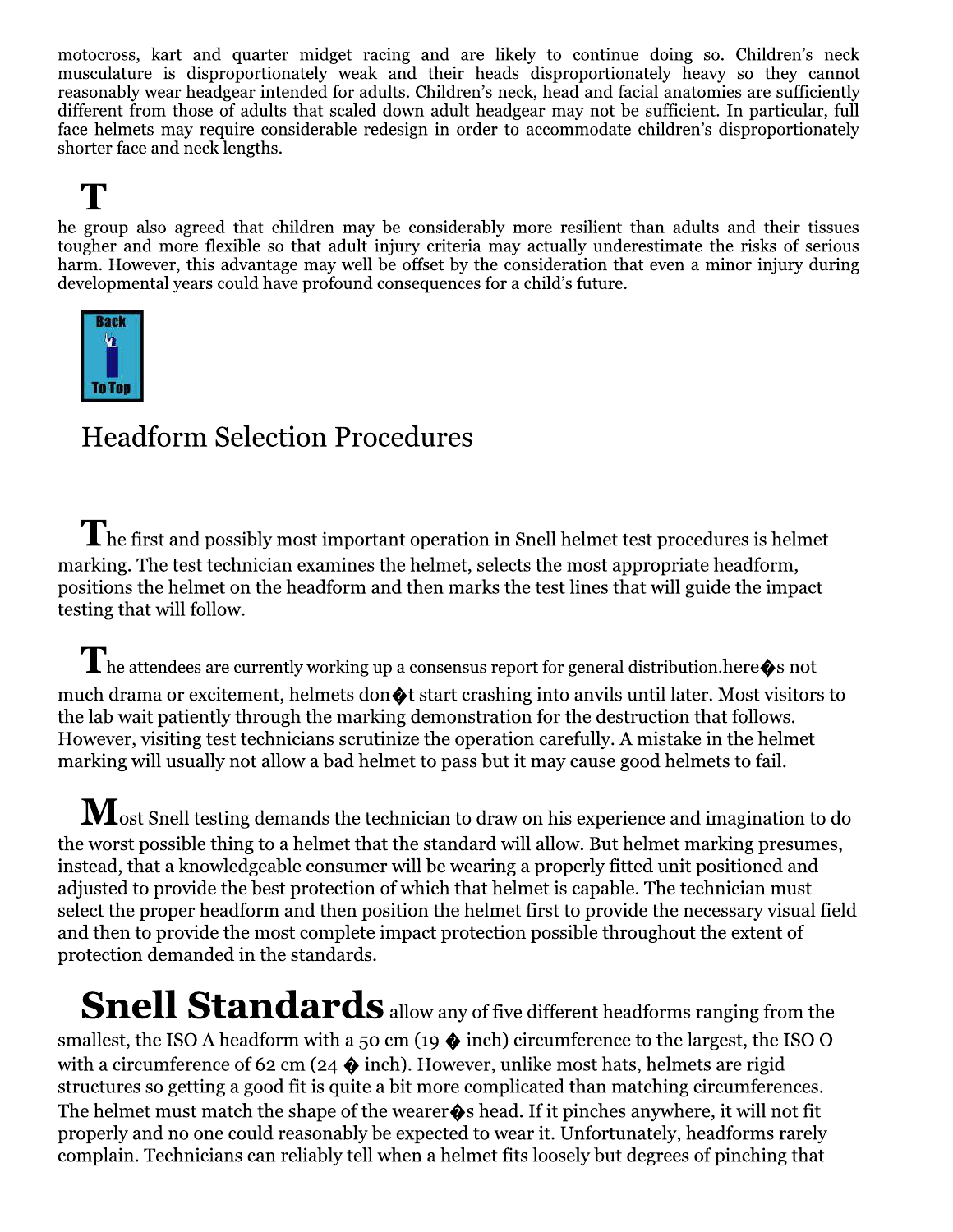might draw howls of protest from the most tolerant individual will often seem a good, snug fit on one of our headforms.

 $\mathbf U$ nfortunately, pinching also causes helmets to sit unnaturally high on the headform which, in turn, will cause the test lines to be marked unfairly low on the helmet surface, sometimes as much as twenty millimeters low. Since Snell Standards already require helmet manufacturers to build in all the protection a wearer could reasonably carry on his head, the extra twenty millimeters of coverage a poorly chosen headform might tack on is almost sure to cause a failure.

Since the difference between a good, snug fit and unacceptable pinching is almost imperceptible, the Snell lab has developed an objective procedure for headform selection. Whenever there is any cause for uncertainty. The technician will place the helmet on the smaller of two headforms, square it up and position it to obtain a reasonable visual field. He will then mark the position of the test line at the front and rear centerlines of the helmet.

 $\mathbf{T}$  he technician will then place the helmet on the larger headform, square it up and adjust it so that the mark at the front centerline is at the level of the testline for this particular headform. He will then mark the position of the testline for this headform at the rear centerline and measure the distance to the rear centerline mark made previously. If this distance is greater than a certain value, the indication is that the helmet is not appropriate for the larger headform and should be marked and tested on the smaller. Otherwise, the larger of the two headforms is the most appropriate.

| Smaller<br>Headform | Larger<br>Headform | <b>Expected</b><br>shift | If gap<br>less than<br>this<br>value,<br>use the<br>larger<br>headform |
|---------------------|--------------------|--------------------------|------------------------------------------------------------------------|
| A                   | E                  | 14.8 mm                  | 17 mm                                                                  |
| E                   | $\bf J$            | 13.6 mm                  | 16 mm                                                                  |
| ${\bf J}$           | M                  | 10.6 mm                  | 13 mm                                                                  |
| M                   |                    | $5.5 \text{ mm}$         | $8 \text{ mm}$                                                         |